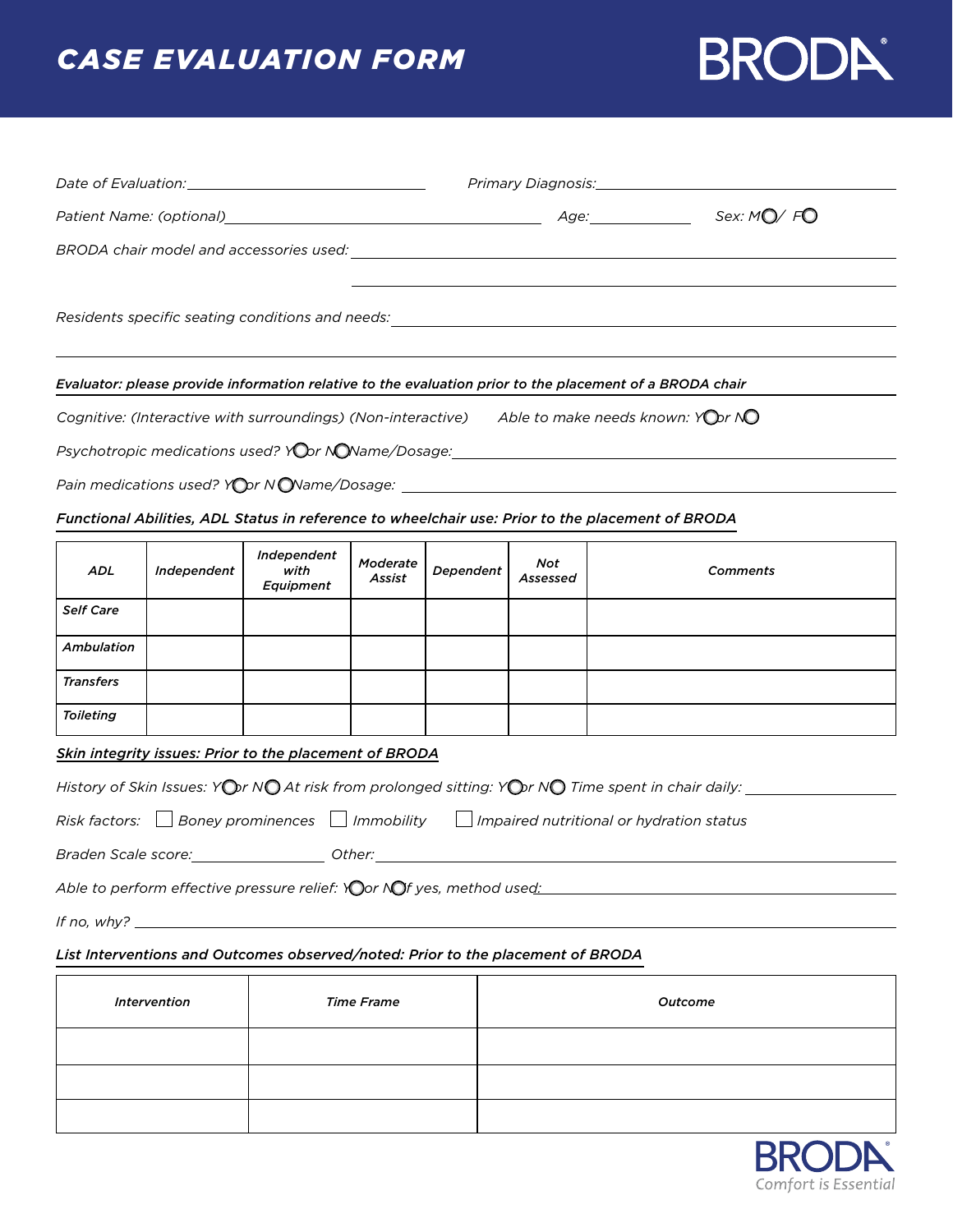

*Please document your observations and findings during the evaluation. You can continue your documentation on the following page as needed.* 

## *Pre BRODA Trial*

| <i>uu</i>        |                     | <b>Skin Integrity Issues</b>              | <b>Falls History</b>                   |                        |                                                  |  |
|------------------|---------------------|-------------------------------------------|----------------------------------------|------------------------|--------------------------------------------------|--|
| Location on body | Severity<br>(stage) | size of pressure<br>sore area<br>(Inches) | Change in size and/or<br>stage $(+/-)$ | <b>Number of falls</b> | <b>Frequency of falls</b><br>(daily, weekly etc) |  |
|                  |                     |                                           |                                        |                        |                                                  |  |
|                  |                     |                                           |                                        |                        |                                                  |  |

## *During BRODA Trial*

| <i>Immediate<br/>(if applicable)</i> |  |  |  |
|--------------------------------------|--|--|--|
| Week 1<br>Date:                      |  |  |  |
| Week 2<br>Date:                      |  |  |  |
| Week 3<br>Date:                      |  |  |  |
| Week 4<br>Date:                      |  |  |  |

#### *Pre BRODA Trial*

| ırıaı<br><b>Positioning/Comfort</b> |         |                  |      | <b>Behaviors</b>      |                 |                |              |  |
|-------------------------------------|---------|------------------|------|-----------------------|-----------------|----------------|--------------|--|
| Poor                                | Average | Above<br>average | Good | Aggressive<br>Unhappy | <b>Agitated</b> | <b>Neutral</b> | <b>Happy</b> |  |
|                                     |         |                  |      |                       |                 |                |              |  |
|                                     |         |                  |      |                       |                 |                |              |  |

## *During BRODA Trial*

| <i>Immediate<br/>(if applicable)</i> |  |  |  |  |
|--------------------------------------|--|--|--|--|
| Week 1<br>Date:                      |  |  |  |  |
| Week 2<br>Date:                      |  |  |  |  |
| Week 3<br>Date:                      |  |  |  |  |
| Week 4<br>Date:                      |  |  |  |  |

*Braden Scale score post trial:*

*Change in risk factors following placement of BRODA? Please explain:*

*Increase in sitting tolerance/time spent in chair with placement of BRODA? Please explain:*